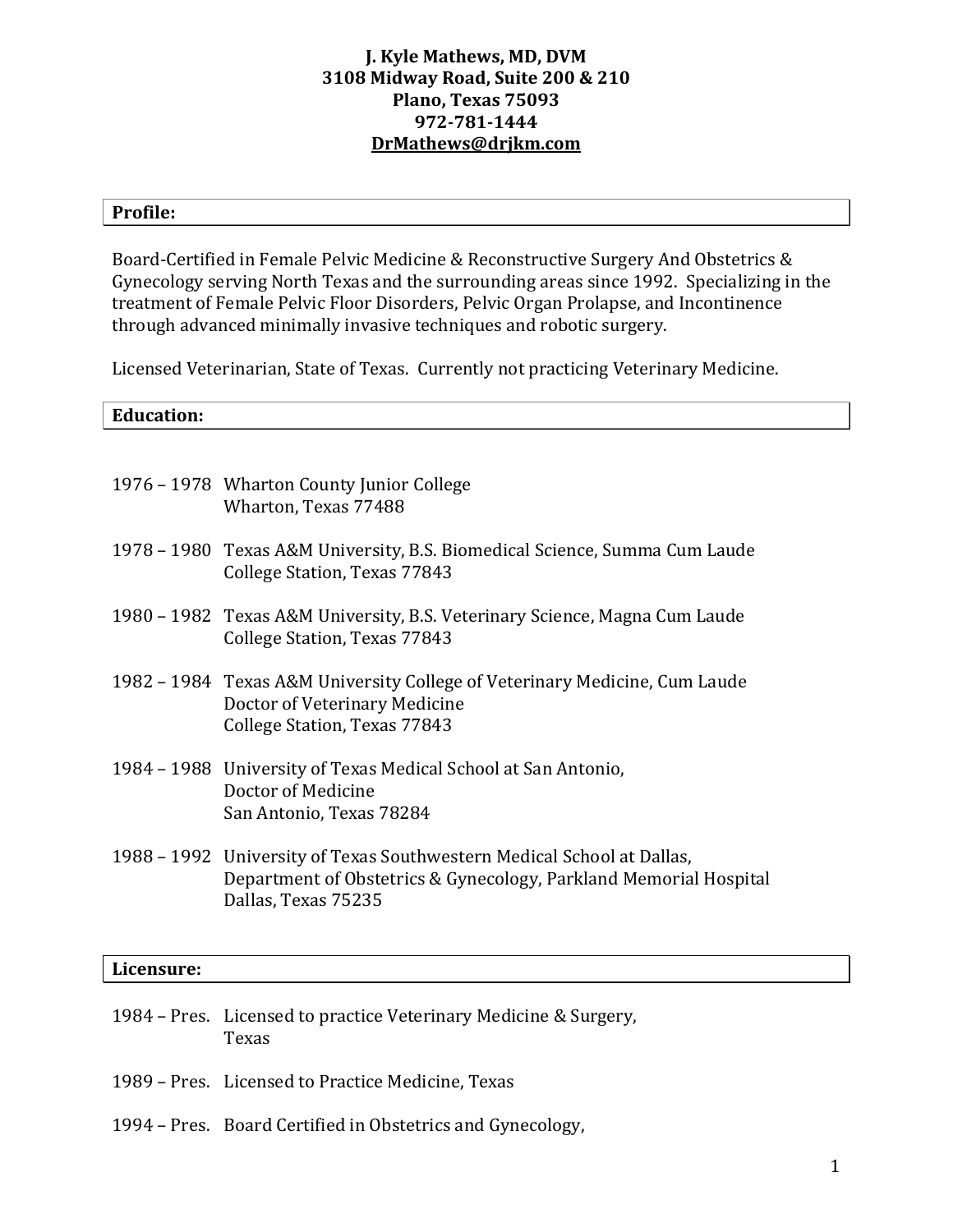American College of Obstetrics and Gynecology

2013 – Pres. Board Certified in Female Pelvic Medicine & Reconstructive Surgery

### **Academic/Teaching Experience:**

- 1983 1984 Department of Biology and Physiology Wharton County Junior College, Wharton Texas Guest Lecture
- 1992 Pres. Department of Obstetrics and Gynecology, Presbyterian Hospital of Plano, Plano Texas Guest Lecture
- 2008 2012 Boston Scientific, Urology and Gynecology Division Marlborough MA Clinical Instructor/Preceptor, and Anatomical Laboratory Instructor
- 2010 2011 Mpathy Medical, Raynham, MA Surgical Preceptor, Clinical Investigator
- 2012 Pres. Coloplst Minneapolis, MN Surgical Preceptor, Clinical Investigator

### **Area of Special Interest:**

Female Pelvic Floor Disorders, Pelvic Organ Prolapse, Urinary Incontinence, Fecal Incontinence, Minimally Invasive Surgery, Robotic Surgery

### **Professional/Academic Honors and Awards:**

Phi Theta Kapa, National Honor Society

Merit Award Scholarship Recipient

Gamma Sigma Delta, National Honors Society

Phi Kappa Phi, National Honor Society

Sutherland Award Scholarship Recipient, Twice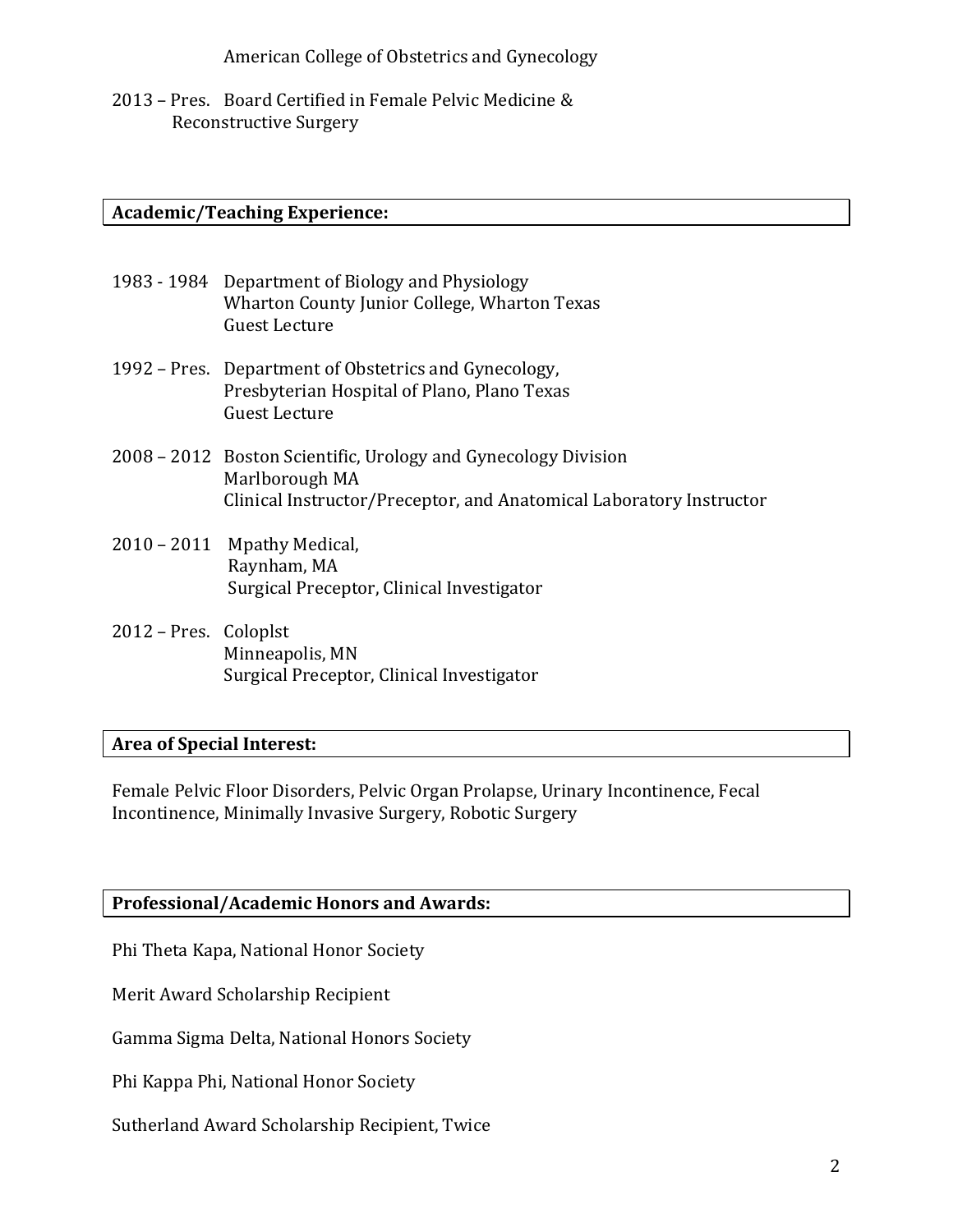Summa Cum Laude, Biomedical Science, Texas A&M University

Magna Cum Laude, Veterinary Science, Texas A&M University

Cum Laude, Doctor of Veterinary Medicine, Texas A&M University

| <b>Professional Experience:</b> |                                                                                                                                                      |  |
|---------------------------------|------------------------------------------------------------------------------------------------------------------------------------------------------|--|
|                                 | 1984 - 1988 Practitioner of Veterinary Medicine and Surgery,<br><b>Emergency Medicine</b>                                                            |  |
|                                 | 1992 – Pres. Specialist in Obstetrics, Gynecology, and Infertility,<br>Presbyterian Hospital of Plano, Texas                                         |  |
|                                 | 1992 & 1993 Vice Chairman of the Department of Obstetrics and Gynecology,<br>Presbyterian Hospital of Plano, Texas                                   |  |
|                                 | 1994 & 1995 Chairman of the Department of Obstetrics and Gynecology,<br>Presbyterian Hospital of Plano, Texas                                        |  |
|                                 | 1996 & 1997 President of the Medical Staff, Presbyterian Hospital of Plano, Texas                                                                    |  |
|                                 | 2005 – Pres. Specialist in Urogynecology, Female Pelvic Medicine & Reconstructive<br>Surgery, Texas Health Center for Diagnostics and Surgery, Texas |  |
|                                 | 2007 – 2009 Director of Incontinence & Female Pelvic Floor Disorders & Reconstructive<br>Surgery/Urogynecology Presbyterian Hospital of Plano, Texas |  |
|                                 | 2009 - 2012 Editorial Reviewer for Female Pelvic Medicine & Reconstructive Surgery,<br>American Urogynecologic Society, AUGS                         |  |
|                                 | 2009 – Pres. Director of Female Pelvic Medicine, Reconstructive Surgery, and<br>Urogynecology, Plano Urogynecology Associates                        |  |

# **Research Experience:**

| 1981 | Baylor College of Medicine, Department of Physiology, Houston, Texas<br><b>Cardiopulmonary Resuscitation Methods</b>          |
|------|-------------------------------------------------------------------------------------------------------------------------------|
| 1982 | University of Texas Medical School, Department of Cardiology,<br><b>Houston Texas</b><br><b>Myocardial Infarction Studies</b> |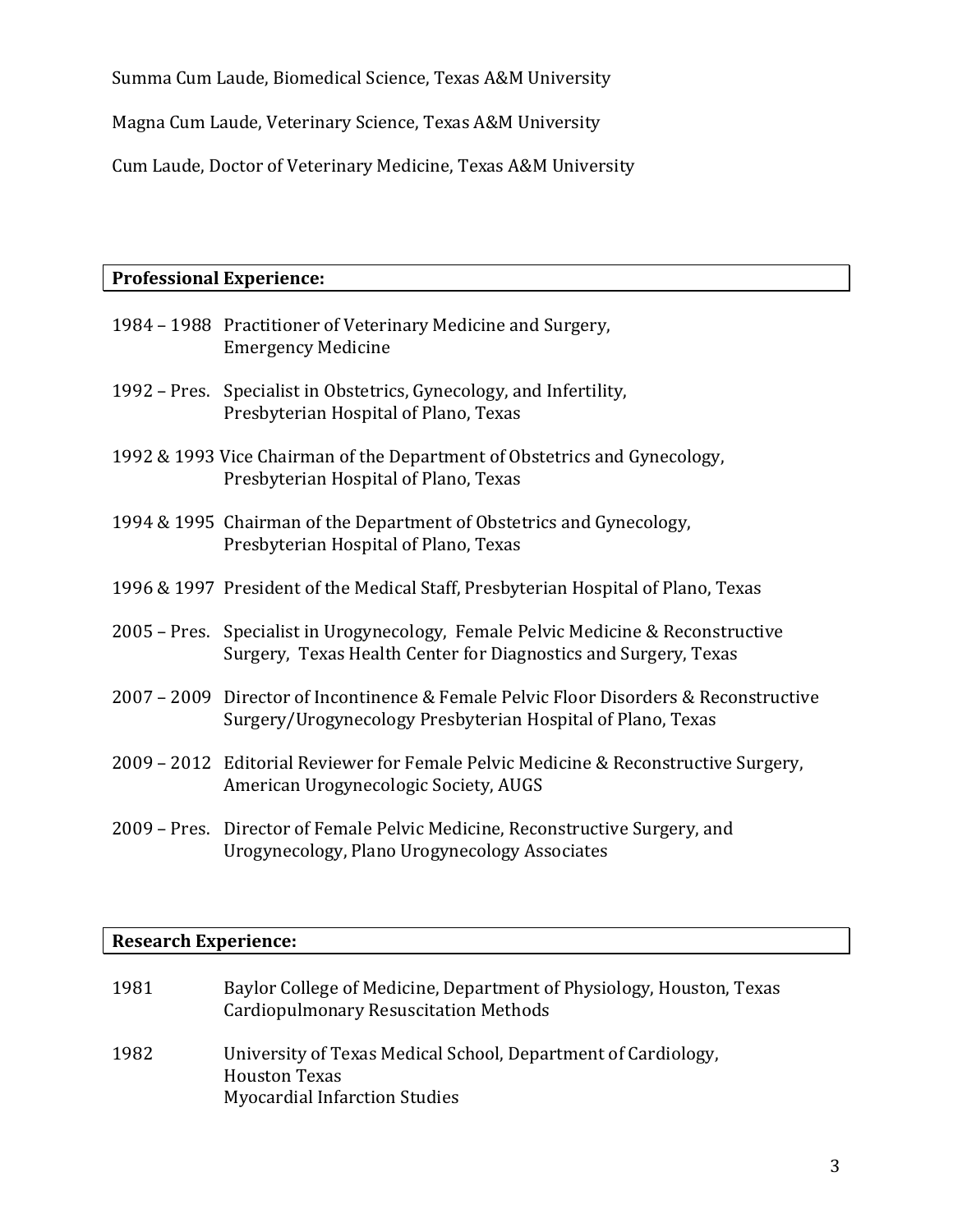1992 Phantom Notes for OB/GYN, 3rd Edition Contributing Editor, Copyright 1992

#### **Committee Membership:**

| 1993 – 1994 Chairman of Quality Assurance Committee,<br>Presbyterian Hospital of Plano, Texas          |
|--------------------------------------------------------------------------------------------------------|
| 1993 - 1995 Member of Credentials Committee,<br>Presbyterian Hospital of Plano, Texas                  |
| 1993 – 1995 Chairman of OB/Gyn Peer Review Committee,<br>Presbyterian Hospital of Plano, Texas         |
| 1994 - 1995 Chairman of the OR/Laser Committee,<br>Presbyterian Hospital of Plano, Texas               |
| 1994 – 1997 Member of the Subcommittee on Perinatal Health,<br>Texas Medical Association, Austin Texas |
| 1996 – 2001 Member of the OB/Gyn Peer Review Committee,<br>Presbyterian Hospital of Plano, Texas       |

- 2009 Pres. Member of Credentials Committee, Presbyterian Hospital of Plano, Texas
- 2012 Pres. Member of Robotics Surgery Committee, Texas Health Center for Diagnostics & Surgery, Plano Texas
- 2013 Pres. Member of Credentials Committee, Texas Health Center for Diagnostics & Surgery, Plano Texas

### **Society Membership Past and Current:**

American Medical Association Texas Medical Association American Veterinary Medical Association Dallas County Medical Society Collin County Medical Society American College of Obstetrics and Gynecology American Association of Gynecological Laparoscopist Society of Pelvic Reconstructive Surgeons (SRS)